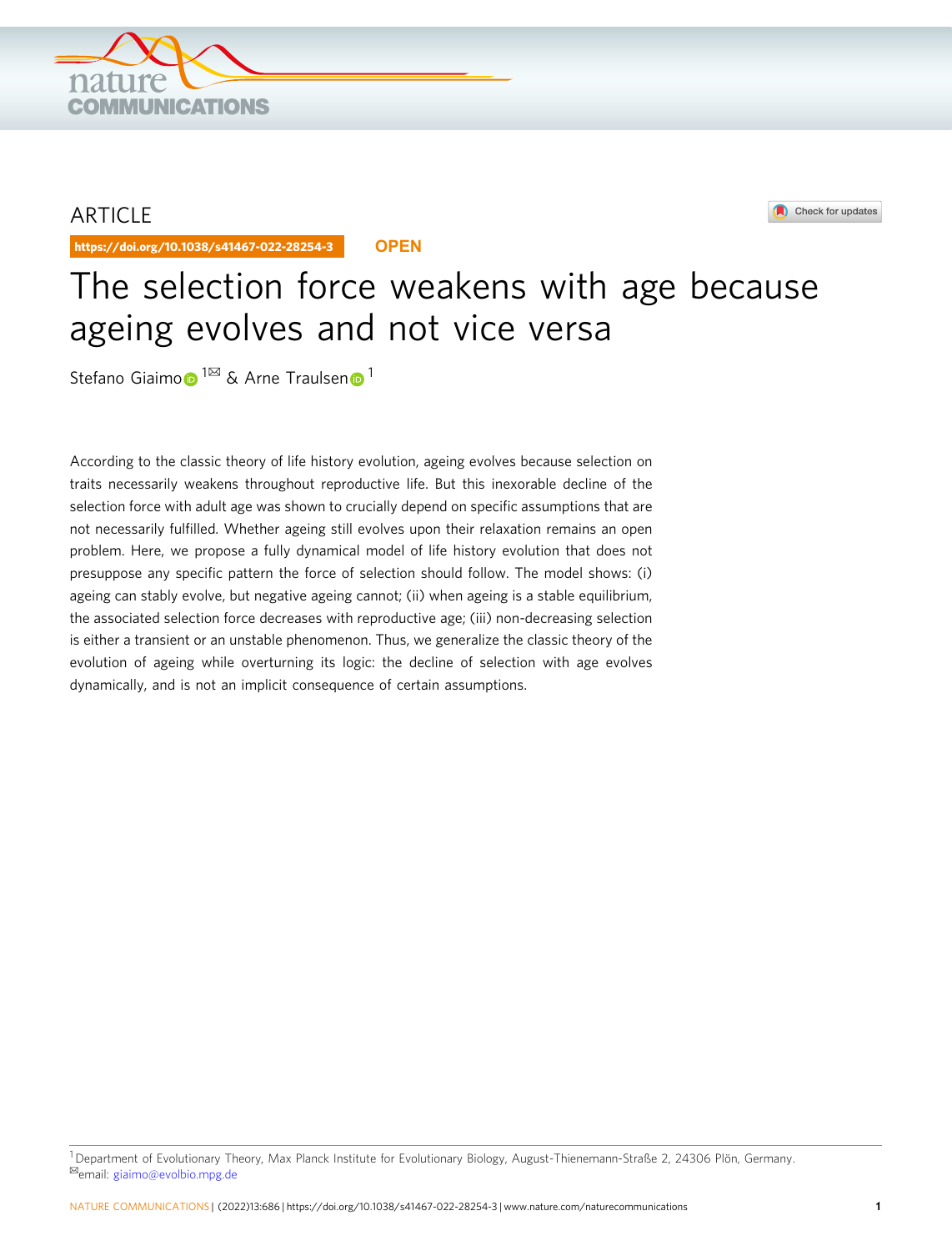<span id="page-1-0"></span>geing is a degeneration in the physiological state of adult<br>individuals that progressively curbs their fecundity and<br>survival as their age increases<sup>[1](#page-5-0),[2](#page-5-0)</sup>. Ageing is observed in a<br>great number of species<sup>3–5</sup> Why does agein individuals that progressively curbs their fecundity and great number of species<sup> $3-\frac{5}{5}$  $3-\frac{5}{5}$  $3-\frac{5}{5}$  $3-\frac{5}{5}$ </sup>. Why does ageing evolve? Established theories<sup>1,[6](#page-6-0)–[9](#page-6-0)</sup> state that this is because the force of selection suffers an inexorable decline with adult age. Accordingly, the fitness value of reproduction and survival late in life is discounted by a combination of two factors. One is the inherent improbability, from the point of view of a newborn, of reaching late ages when compared to any earlier age. The other factor is a dilution effect on late reproduction, should the population be growing in size. Therefore, the likelihood of detrimental mutations, with or without earlier pleiotropic benefits, to spread and persist in the population would increase the later their age of action. Ageing would be the phenotypic manifestation of such mutations.

The pillar of this established view was undermined by what has been deemed as one of the major insights in the field over the last 35 years: the force of selection may not necessarily decline with adult age<sup>[10](#page-6-0)</sup>. In particular, Baudisch put Hamilton's model<sup>8</sup>, recognized as the most mathematically explicit version of the classic theory<sup>[1](#page-5-0),11,12</sup>, under scrutiny. This revealed that a necessary decline in the selection force with age only derives from the restrictive assumptions that, when mutations act at each age separately, they do so via small additive changes in fecundity and small proportional changes in survival $10,13,14$ . Under alternative and equally plausible assumptions about the working of agespecific mutations, the selection force was shown to increase with age in some cases $13$ . For example, reversing the assumptions of the classic theory, small proportional changes in fecundity and small additive changes in survival can lead to increasing selection over some ages (Fig. 1). In other words, Baudisch's work showed that the classic theory implicitly assumed an inexorably declining selection force with age rather than deriving it from general principles. To what extent this revelation undermines the validity of the classic theory remains unclear. This is the starting point of the present work. Our goal is an in-depth exploration of the consequences of possibly non-declining selection with age on life history evolution.

The strength of selection on fecundity and survival at a given age depends on the whole life history<sup>15,16</sup>, i.e., on the complete age trajectories of fecundity and survival. The age-specific selection force then typically changes as the life history evolves. The classic theory, however, identifies a pattern to this force that is invariant to evolutionary change. Under specific assumptions about how mutations alter fecundity and survival, there is a persistent decline in a selection over adult ages that is independent of the schedules of fecundity and survival<sup>8</sup>. Ecological factors, like predators and environmental hazards, that impact population density can modify selective forces that mold the life history $6,17-19$  $6,17-19$ . But these factors can at most modulate, and not counter, the decline of selection with adult age. The exact quantification of age-specific fecundity and survival, as well as of the corresponding selective forces and their change during evolution, is then irrelevant to the conclusion of the classic theory that ageing is evolutionary inevitable. The invariant bias of selection against late-life alone implies this conclusion.

However, once we relax the assumptions of the classic theory, selection may not decline with reproductive age. And there no



Fig. 1 Selection gradients on fecundity and survival under additive and proportional effects. a, b Fecundity  $m_j$  at age j and survival  $p_j$  from age j to j + 1 are reported for a hypothetical life history with first reproduction at age 3 and maximum age 8. Survival at prereproductive ages is  $p_0 = 0.408$  and  $p_1 = 0.943$ . c, d Selection gradients for this life history are computed on both fecundity and survival under both additive (dotted line) and proportional (dashed line) genetic effects. The classic theory<sup>8</sup> of the evolution of ageing assumes additive effects on fecundity and proportional effects on survival, which lead to selection gradients that decline with reproductive age. These are here compared with the reversed case<sup>13</sup>: proportional effects on fecundity and additive effects on survival, which may lead to selection gradients that do not decline with reproductive age. Selection gradients are scaled relative to their maximum value.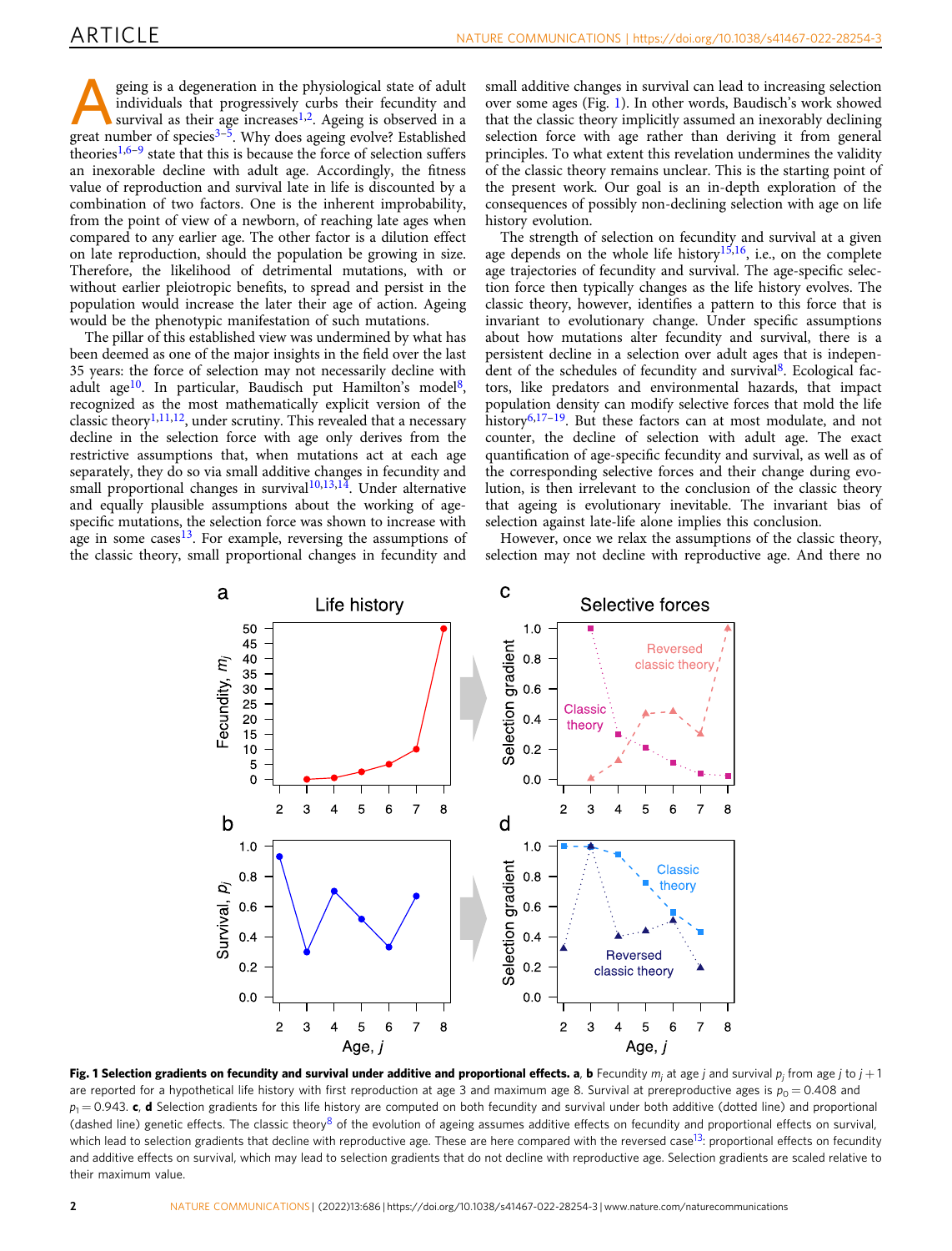<span id="page-2-0"></span>

Fig. 2 Evolutionary dynamics of fecundity. a, b Dynamics of fecundity evolution depend on how genetic variation acts on fecundity  $m_i$  at each age i. There are two main cases that are captured by the function  $f_M$  (see Methods). **a** Dynamics, depicted here as arrows, always lead fecundity at one age to be larger than fecundity at the next age and there is at most a single equilibrium with this pattern, which is stable under broad conditions. **b** There may be at most a single equilibrium where fecundity at one age is smaller than fecundity at the next age, but dynamics always repel this equilibrium.

longer is an invariant pattern to the selection force that we can leverage. Any inference about the evolutionary inevitability of ageing is then unwarranted. The following questions naturally emerge: Can selection that increases with age persist with time? Can this lead to the evolution of increasing fecundity and survival with age (negative ageing)? Do the initial conditions, i.e., the ancestral life history, matter to the outcome of the evolutionary process? To answer these questions, we should keep track of the evolutionary dynamics of fecundity and survival at each age, i.e., how they change with time in response to current selection on them, and predict the long-run tendencies of these dynamics. Here, we propose and analyse a dynamic model that does just that. At the heart of our model is the breeder's equation from quantitative genetics<sup>20</sup>. We simplify this equation by assuming small additive genetic variance equal for all traits and no covariances between traits at all times. The model can accommodate all sorts of genetic effects beyond additive and proportional effects. But we continue to assume effects limited to single ages. In this way, the selection force is not constrained to decline with age. The model also includes a mechanism of density dependence to keep population size constant. The evolution of fecundity and the evolution of survival are studied separately.

### Results

Our model enables us to give a dynamical meaning to the notion of 'inevitability' that is often evoked with reference to the evolution of ageing $\delta$ . Ageing, a progressive decline in fecundity and survival with reproductive age, is the only stable outcome of life history evolution under age-specific genetic variation, i.e. with effects at single ages. This is so even if such variation modifies fecundity and survival in ways that may lead to increasing selection over reproductive ages and largely irrespective of the ancestral life history from which the evolutionary process is initiated. An ageless life history, where fecundity and survival remain constant with age throughout the reproductive period, cannot be an equilibrium. Unexpectedly, negative ageing may be an equilibrium, but it is unstable. More generally, the absence of ageing is a transient or unstable state. The selection forces on fecundity and survival at reproductive ages may not always show a pattern of persistent decline during evolution. But, again, this is a transient or unstable phenomenon. When evolutionary dynamics reach a stable resting state and, therefore, ageing has evolved, equilibrium selective forces must display a pattern of

persistent decline with age. Results that are specific to fecundity evolution or to survival evolution are reported hereafter.

Fecundity. Under broad conditions, if an equilibrium exists, it is unique. Depending on the exact form of genetic effects, this equilibrium can take two forms. Starting from the age of first reproduction, either fecundity decreases with each successive age or fecundity increases with each successive age. In the former case (ageing), the equilibrium is attractive and stable, while in the latter case (negative ageing) the equilibrium is unstable and everywhere repelling (Fig. 2).

Survival. Life histories for which survival at each reproductive age is greater than survival at any later age (ageing) form a globally attractive set for evolutionary dynamics. Life histories for which survival increases with each reproductive age (negative ageing) instead form a set that these dynamics repel. Depending on the form of genetic effects, equilibrium survival may be found inside one or the other set. The existence and number of equilibria, as well as exact dynamics near them, remain unknown (Fig. [3\)](#page-3-0). An analysis of a simplified model molded after $21$  with only two age classes (Supplementary Methods) reveals that there may be more than one equilibrium at which survival displays a decline with age. Proportional effects on survival, as assumed by the classic theory, do not lead to an equilibrium in our model.

#### **Discussion**

In our model, ageing is evolutionarily inevitable in a dynamical sense irrespective of the genetics of fecundity and survival. Selective forces may at times be stronger in late life than in earlier life. But, as we show, this property pertains to either a transient or an unstable state, which is eventually abandoned. An ever-declining force with age is not an intrinsic property of selection and the one driver behind the evolution of ageing, as the classic theory<sup>8</sup> implicitly assumes<sup>13</sup>. Instead, a persistent, age-related weakening of selective forces is itself a result of evolution. Our model may then be viewed as a generalization of the classic theory where an implicit assumption of the latter is turned into a prediction.

In this generalization process, some assumptions of the classic theory (type of genetic effects) are relaxed, while others are kept. An aspect of relevance is that our model, like the classic theory, presupposes genetic variation with effects that are limited to single ages. From the theoretical standpoint, the assumption of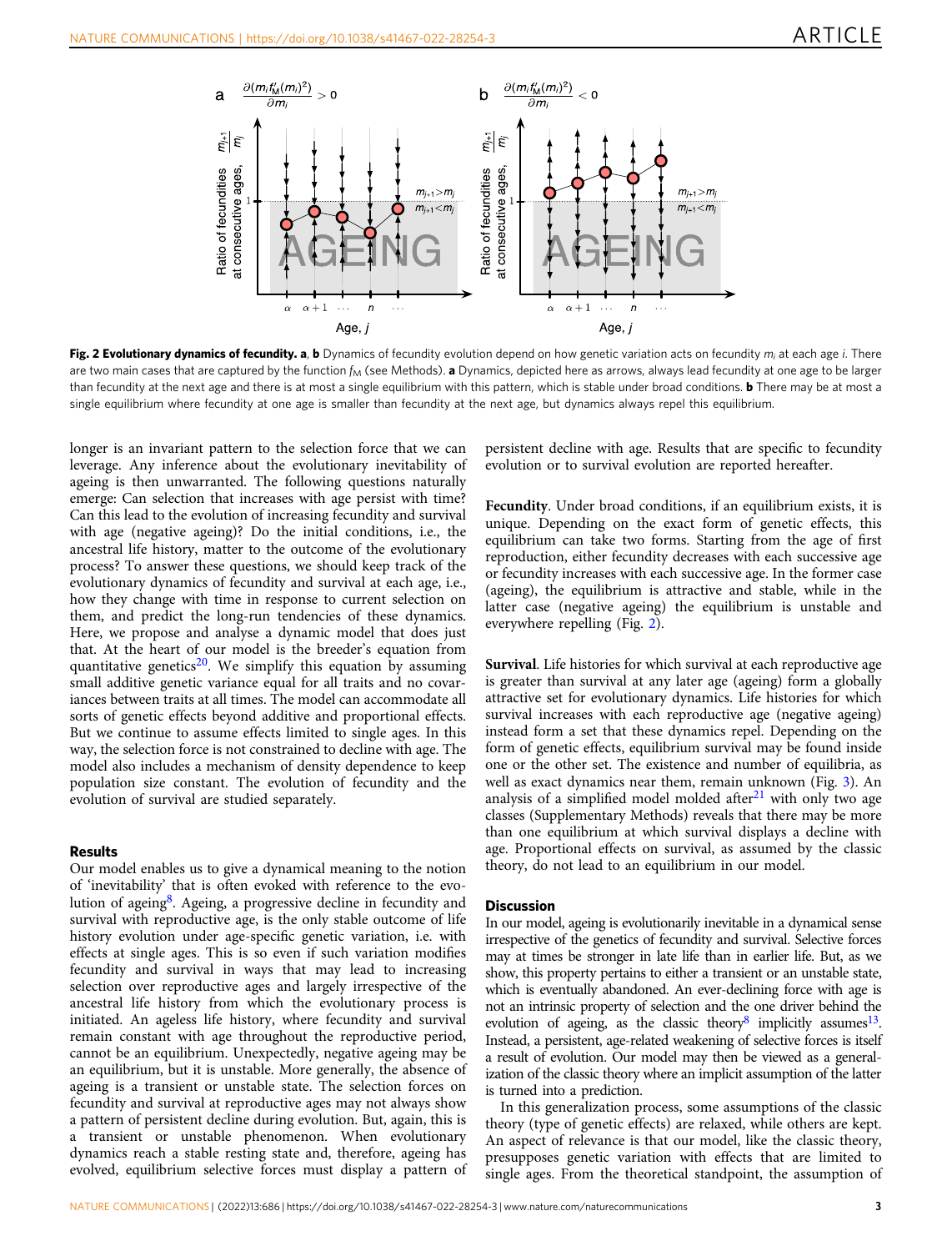<span id="page-3-0"></span>

Fig. 3 Evolutionary dynamics of survival. a, b Dynamics of survival evolution depend on how genetic variation acts on survival  $p_i$  from each age i to the next age  $i + 1$ . There are two main cases that are captured by the function  $f_P$  (see Methods). Only survival that leads into reproductive ages is here considered with  $\alpha$  the first reproductive age. The existence, number, and stability of equilibria remain undetermined in the general case. a Dynamics, depicted here as arrows, always lead survival at one age to be larger than survival at the next age. Any equilibrium survival schedule shows a decline of survival with each successive age. **b** If there are equilibrium schedules where survival increases with age, these equilibria are located within a region that dynamics always repel.

age-specific effects has found both critics $9,22-24$  $9,22-24$  $9,22-24$  $9,22-24$  $9,22-24$  and supporters $25,26$ . The experimental literature appears to be equally mixed $27$ . While one study did not find evidence of age-specific effects $28$ , another study found evidence that these effects exist, yet not at all ages $29$ . More recently, age-specific mutational effects with influence on fecundity were detected $30,31$ . Research on model organisms shows how a single mutation may modify the organism's entire survival profile<sup>[32](#page-6-0)</sup>. This fact alone, however, does not preclude the existence of age-specific mutations with an effect on survival. Overall, more experiments are needed to understand the age scope of mutations $33,34$ . Importantly, effects on survival lasting indefinitely after the age of onset avoid the possibility that selection may increase with age $35$ .

However, age-specificity remains an important component of the most advanced developments of the mutation-accumulation hypothesis of ageing $25,26$  $25,26$  $25,26$ . The newest models of this hypothesis have overcome previous linearity assumptions in dealing with epistatic interactions among mutations<sup>36</sup>. These models are sufficiently powerful to allow computation of, among other things, the equilibrium distribution, when it exists, of mortality over age in a genetically and, therefore, demographically heterogeneous population under mutation-selection balance $25,26$ . Some equilibrium results of these models can explain features of observed mortality, i.e., its deceleration at very late ages<sup>[37](#page-6-0)</sup>, that are not within the reach of the classic theory. They also yield predictions, i.e., extremal mortality before the last reproductive age, that even contradict this theory. Despite sharing both an assumption of age-specificity and a dynamical perspective, a direct comparison of our work with these models appears arduous because of other, diverging assumptions in the overall approach. The architecture of advanced models of mutation-accumulation is very general<sup>38</sup>. They are genetically detailed in the haploid case. They can in principle accommodate both beneficial mutations and detrimental ones as well as effects that may be pleiotropic to some degree, i.e., of different sign at different ages, or not only additive. But analysis of these models appears to be mostly focused on the case of detrimental, age-specific mutations with additive effects on mortality. The aim is to compute the load of such mutations that a population can tolerate. Our model, instead, is not genetically explicit and tracks life history evolution at the

phenotypic level. Selection only acts on beneficial variation with a typically non-additive effect on fecundity and mortality. Moreover, our analysis in this work is mostly qualitative. The focus is on the ultimate age pattern of fecundity and survival and their selection gradients, i.e., whether they increase, decline, or stay constant with age. We are not interested in the exact shape of these trajectories at equilibrium, although some of these may be computed with our methods (Supplementary Methods).

Our broadly qualitative look at age patterns and our presupposition of a perennial tendency to fitness increase are also behind our assumption, only alluded to in the classic theory<sup>[7](#page-6-0),[8](#page-6-0)</sup>, of density dependence. On the one hand, any model with a long-term view like ours should include a mechanism to keep population size in check. Otherwise, the fixation of beneficial variants would eventually make population growth unsustainable. On the other hand, the still ongoing debate on the role of density dependence in the presence of extrinsic mortality<sup>6,17-[19,35](#page-6-0)</sup> shows that the exact form of density dependence a population experiences may matter to the evolution of ageing. Of those forms the debate has considered (our ageindependent decrements in fecundity or survival being one of them), some may modulate the rate of ageing, i.e., how fast fecundity and survival decline with reproductive age. Therefore, we cannot exclude that the shape of equilibrium fecundity and survival schedules for our model may bear the signature of the assumed form of density dependence. But this issue is out of the scope of the present work. Here, we are concerned with the extent to which the conclusions of the classic theory hold in the face of genetic effects that can lead to increasing selection with age. However, when these effects are proportional, i.e., the classical assumption, they act on survival in the same way as our chosen mechanism of density dependence. This may be the reason that the classic theory has no equilibrium in our model.

A potential limitation of our results comes from our usage of the breeder's equation. With a constant variance-covariance structure among traits, the accuracy of this equation best approximates short-term evolutionary change only<sup>39</sup>. This is because the whole trait distributions are not tracked as they change along with the variability upon which selection acts. In this respect, we should remark again that our dynamical analysis is qualitative in nature, as we are interested in whether life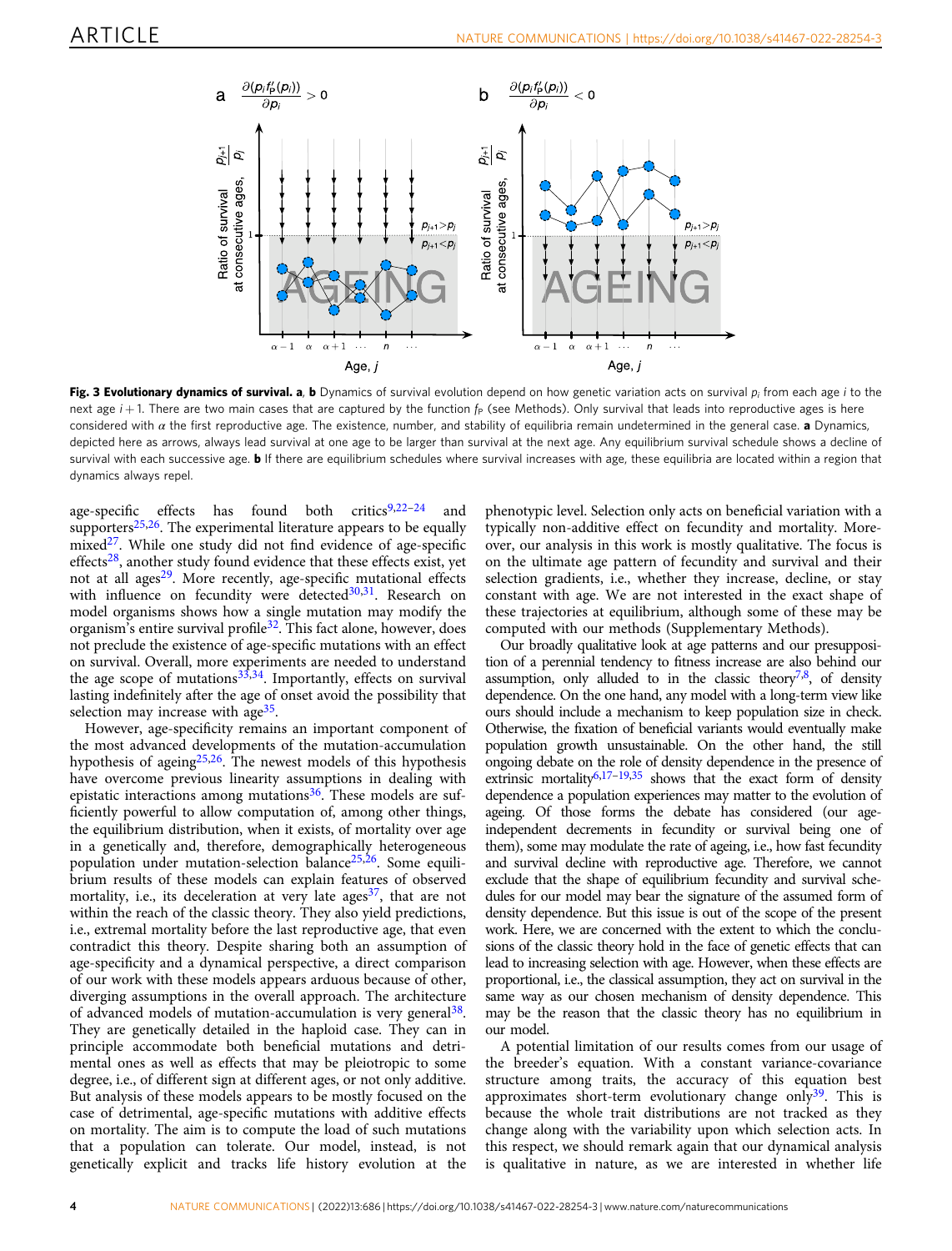<span id="page-4-0"></span>histories have a tendency to evolve ageing or not. We do not expect accurate, long-term predictions of equilibrium fecundity and survival at each age from our recursion of the breeder's equation. Obtaining the overall directions of life history evolution suffice. Moreover, our local stability analysis of equilibria should not be affected by the long-term inaccuracies that are inherent to the breeder's equation.

The evolution of the variance-covariance structure among traits, i.e., the G matrix for a finite number of traits, is a major research topic that has proven hard to deal with analytically<sup>40</sup>. For our purposes, assuming such structure to be constant with no covariances and small variances for each trait is needed for analytical tractability. This is also an assumption of the classic theory. Including a nontrivial, time-dependent covariance structure in our model may thus modify our findings—but such an approach would likely come with substantial analytical challenges.

However, our results are still indirectly suggestive of what the role may be of the trade-offs that determine those trait covariances—and which we have excluded from our model. Looking across the tree of life, trajectories of fecundity and survival over adulthood are very diverse from one species to another<sup>5</sup>. Ageing is only one of the many patterns that these trajectories can follow. It has been argued<sup>[23](#page-6-0)</sup> that the inability of the classic theory<sup>[8](#page-6-0)</sup> to explain these observations could be due to two of its assumptions: (i) age-specific genetic effects that necessarily lead to declining selection with age and (ii) absence of trade-offs between fecundity and survival across different ages. Reasoning within this scheme, our work shows that, once trade-offs are kept out of the picture and any sort of age-specific genetic effect is allowed, ageing remains the one and only stable outcome of evolution. We are then left with the dilemma of whether the observed lack of ageing in certain branches of the tree of life should be regarded as a merely transient phenomenon, as our stylized model would suggest, or whether trade-offs can stabilize the lack of ageing. We favour this second option for two main reasons. First, dependencies among fitness components have been shown pervasive in life history evolution $41-43$  $41-43$  $41-43$ . Second, the application of optimization principles has already demonstrated how these can account for a vast array of different life histories<sup>14</sup>. In theoretical models, the specific functional form of trade-offs was already shown to determine whether ageing or something other than ageing is an evolutionarily stable strategy $44-48$  $44-48$  $44-48$ . However, optimization models are not dynamic in that they do not describe how an ancestral population evolves over time. It would be interesting to apply a dynamical perspective to models that structure the life history into stages (e.g., size classes, phases of development) $16$ . In stagestructured models, trade-offs between ages are deeply ingrained<sup>49</sup>, as a stage may lump together fecundity or survival over separate ages and could be under genetic control. These models, once equipped with dynamics, may give us a new perspective on the evolution of the trajectories of fecundity and survival over  $age^{23}$ .

The classic theory was deemed "heuristic"<sup>[50](#page-6-0)</sup>, presumably because of its lack of a dynamical dimension. Adding this dimension shows that attributing the evolution of ageing to a persistently declining force of selection with age is indeed a heuristic principle. But while insufficient to explain the various ways in which organisms are observed to allocate fecundity and survival in their lifespan, this principle is still valuable in giving us a glimpse into how ageing evolves. Violating the principle in fact does not affect the conclusion of the classic theory that when fecundity and survival evolve independently at each age, ageing is evolutionarily inevitable. However, the reasons behind this inevitability appear more subtle than originally thought and the observed lack of ageing in some species highlights the importance of trade-offs in life history evolution.

#### Methods

Detailed exposition and derivations are in the Supplementary Methods.

Demography, selection, and genetic effects. We consider a demographically stable population of constant, essentially infinite size where  $m_i$  is average fecundity, i.e., number of offspring, at individual age  $j$  and  $p_j$  is average survival, i.e., fraction surviving, from age j to age  $j + 1$ . Reproduction starts at age  $\alpha$  and continues indefinitely. We define

- ageing in fecundity as  $m_j > m_{j+1}$  with  $j = \alpha$ ,  $\alpha + 1$ , ...
- negative ageing in fecundity as  $m_j < m_{j+1}$  with  $j = \alpha, \alpha + 1, ...$ <br>• ageing in survival as  $n > n_{j+1}$  with  $j = \alpha 1, \alpha$ .
- ageing in survival as  $p_j > p_{j+1}$  with  $j = \alpha 1$ ,  $\alpha$ , ...
- negative ageing in survival as  $p_j < p_{j+1}$  with  $j = \alpha 1$ ,  $\alpha$ , ...

The mean fitness in the population is

$$
\bar{w} = \sum_{i=1}^{\infty} m_i p_0 p_1 \dots p_{i-1},\tag{1}
$$

which can be seen as the reproductive value at birth in the demographically stationary state<sup>[15,51,52](#page-6-0)</sup>. Mean fitness in the neutral population is 1. In this setting, the classic theory<sup>[8](#page-6-0)</sup> computes the selection force on age-specific fecundity and survival as proportional to the gradients

$$
\frac{\partial \bar{w}}{\partial m_j} = p_0 p_1 \dots p_{j-1} \quad \text{and} \tag{2a}
$$

$$
\frac{\partial \bar{w}}{\partial \ln p_j} = \sum_{i=j+1}^{\infty} m_i p_0 p_1 \dots p_{i-1},
$$
 (2b)

respectively, which are always positive, as fecundity and survival are direct fitness components. Supposing fecundity does not cease and survival is never perfect (<1) at any age,

$$
\frac{\partial \bar{w}}{\partial m_{j+1}} < \frac{\partial \bar{w}}{\partial m_j} \quad \text{and,} \tag{3a}
$$

$$
\frac{\partial \bar{w}}{\partial \ln p_{j+1}} < \frac{\partial \bar{w}}{\partial \ln p_j},\tag{3b}
$$

which are the classic theory result<sup>[8](#page-6-0)</sup> of the steady decline of these gradients with age. Equation 2 presupposes that genetic effects are additive on fecundity, whence the identity function implicitly operating on  $m_j$  on the left-hand side of eq. 2a, and proportional on survival, whence the natural logarithm operating on  $p_j$  on the lefthand side of eq. 2b. To make this explicit, we introduce the functions  $f_M$  and  $f_P$ , which act on age-specific fecundity and on age-specific survival, respectively. We only assume these functions be strictly increasing, to preserve positive selection on  $f_M(m_i)$  and  $f_P(p_i)$ , and twice differentiable. We use them to add appropriate weights to the classic selection gradients and get the general gradients,

$$
\frac{\partial \bar{w}}{\partial f_M(m_j)} = \frac{1}{f'_M(m_j)} \frac{\partial \bar{w}}{\partial m_j} \quad \text{and,}
$$
 (4a)

$$
\frac{\partial \bar{w}}{\partial f_p(p_j)} = \frac{1}{p_j f'_p(p_j)} \frac{\partial \bar{w}}{\partial \ln p_j},\tag{4b}
$$

which, as expected<sup>13</sup>, show no obvious age pattern. As an example of usage of these gradients, we recover the classic theory of additive effects on fecundity and proportional effects on survival when  $f_M(m_j) = m_j$  and  $f_p(p_j) = \ln p_j$ . We can reverse the classic assumptions, as in Fig. [1,](#page-1-0) by setting  $f_M(m_i) = \ln m_i$  and  $f_P(p_j) = p_j$ . But the minimal assumptions about the f functions allow virtually any form of genetic effects, and not only additive and proportional, on fecundity and survival. For example, since  $-\ln p_j$  is average mortality between ages j and  $j + 1$ , when  $f_p(p_j) = -\ln(-\ln p_j)$  we have proportional decrements in mortality. We emphasize that the f are not fitness functions. They only capture how age-specific genetic variation acts on fecundity and survival.

Model. To build our dynamical model, we use the breeder's equation from quantitative genetics $20$ ,

$$
\bar{z}_j(t+1) = \bar{z}_j(t) + g_j \frac{\partial \bar{w}}{\partial \bar{z}_j}(t) + \sum_{i \neq j} g_{ji} \frac{\partial \bar{w}}{\partial \bar{z}_i}(t),\tag{5}
$$

which describes the time-discrete evolution of a mean trait  $(\bar{z}_i)$  in a very large population under the action of selection when other traits  $(\bar{z}_i$  with  $i \neq j$ ) are also under selection. In this equation, the change in a focal trait over one-time step is the sum of two terms. The first term is the product between the selection gradient  $\partial \bar{w}/\partial \bar{z}_i$  and the additive genetic variance  $g_j$  for that trait. This term captures the role of the selection force alone on the trait, provided there is some variability for it  $(g_i > 0)$ . The second term, the sum in eq. (5), captures trade-offs between the focal trait and all other traits concomitantly subject to selection with  $g_{ji}$  the genetic covariance between traits  $i$  and  $j$ . In our usage of the breeder's equation, we set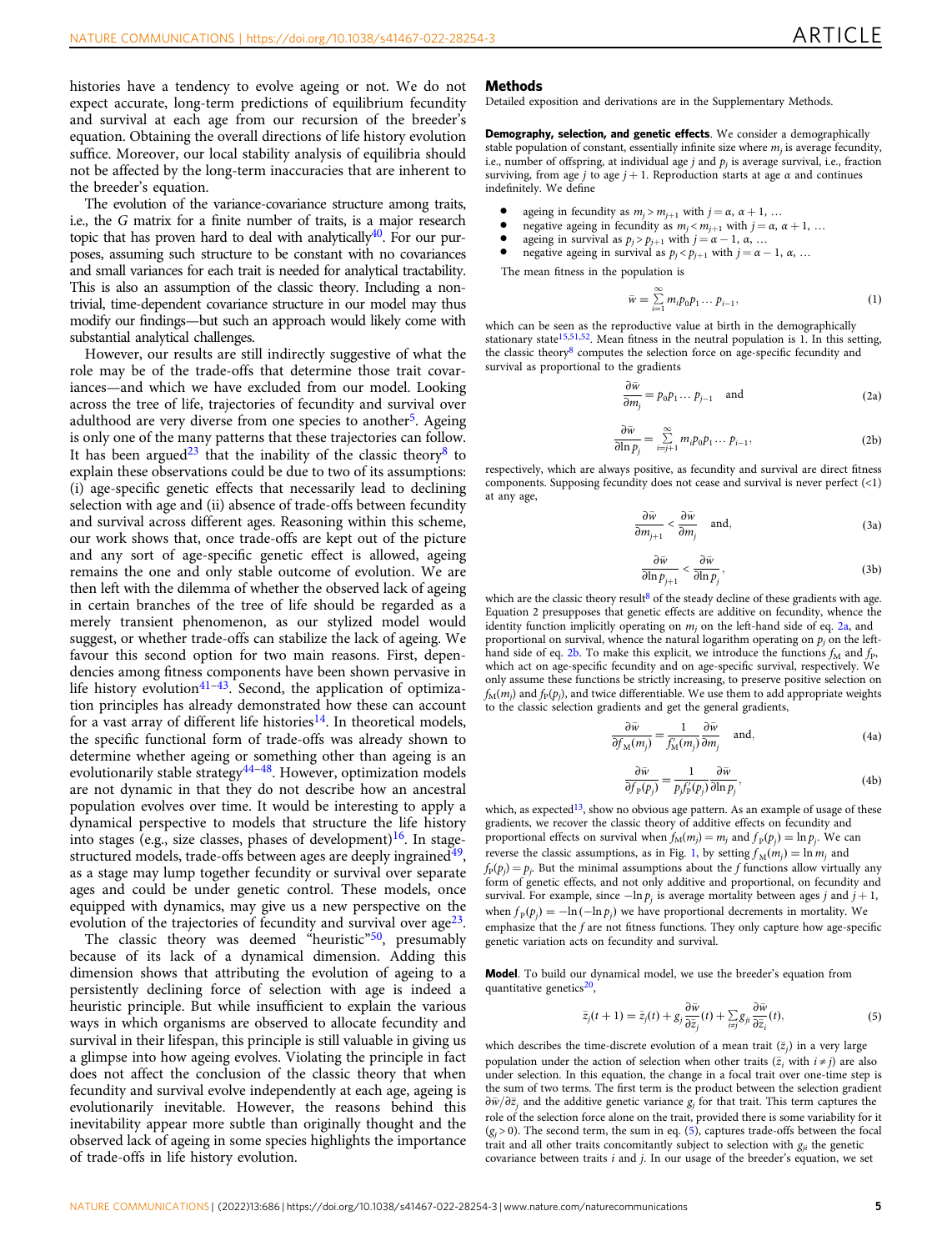<span id="page-5-0"></span>covariances to zero so that trade-offs are absent. The additive genetic variance, the fuel of selection, is assumed very small, constant over time and equal for all traits,  $g_i = \delta$  with  $0 < \delta \ll 1$ . Thus, all traits share and retain, the same potential to evolve and selection is weak. These assumptions are also implicit in the classical work by Hamilton<sup>[8](#page-6-0)</sup>. We study fecundity evolution and survival evolution separately.

When we let fecundity evolve, survival at each age is kept a positive constant at all times but it may vary between ages. We set  $\bar{z}_j = f_M(m_j)$  and use the selection gradient in eq. [4a](#page-4-0) inside the breeder's equation. We then track change over time at the level of each  $m_i$  via

$$
m_j(t+1) = \Omega_M(t) f_M^{-1} \left( f_M(m_j(t)) + \delta \frac{1}{T(t) f'_M(m_j(t))} \frac{\partial \bar{w}}{\partial m_j}(t) \right),\tag{6}
$$

where  $f_M^{-1}$  is the inverse function of  $f_M$  and the quantity T is the average generation time, which is required to get the change per time step from the change  $\delta \frac{1}{f'_{M}(m_j)} \frac{\partial \tilde{w}}{\partial m_j}$  per generation. The factor  $\Omega_M(t)$  describes density dependence. We assume a constant population size regulated by ecological factors, which is achieved by scaling fecundity at all ages equally to ensure that  $\bar{w}(t) = \bar{w}(t+1) = 1$ , as suggested before

When we look at how survival evolves, we set  $\bar{z}_j = f_p(p_j)$  and use the selection gradient in eq. [4b](#page-4-0) inside the breeder's equation. Fecundities are set to positive constant parameters independent of one another. We then track change over time at the level of each  $p_j$  via

$$
p_j(t+1) = \Omega_{\rm p}(t) f_{\rm p}^{-1} \left( f_{\rm p}(p_j(t)) + \delta \frac{1}{T(t) p_j(t) f_{\rm p}'(p_j(t))} \frac{\partial \bar{w}}{\partial \ln p_j}(t) \right). \tag{7}
$$

Considerations analogous to eq. (6) apply.

As we presuppose potentially infinite ages, eqs. (6) and (7) give each rise to a separate dynamical system in the space of non-negative sequences of real numbers. The metric we use for this space is

$$
d_i((a_n), (b_n)) = \sum_{j=i}^{\infty} \frac{1}{2^j} \frac{|a_j - b_j|}{1 + |a_j - b_j|},
$$
\n(8)

with  $(a_n)$  and  $(b_n)$  sequences and starting index i depending on the specific tail sequence of interest. The distance between  $(a_n)$  and a subset B of the space is  $d_i((a_n), B) = \inf_{(b_n) \in B} d_i((a_n), (b_n)).$ 

**Analysis of fecundity**. We change coordinates for the system in eq. (6) to  $y_j =$  $m_{i+1}/m_i$ . With a first-order Taylor expansion around  $\delta = 0$ , the transformed dynamics of fecundity are,

$$
y_j(t+1) - y_j(t) = M_j(t) \left[ \left( \frac{\partial \bar{w}}{\partial m_{j+1}}(t) \middle/ \frac{\partial \bar{w}}{\partial m_j}(t) \right) - \frac{m_{j+1}(t) f'_{M}(m_{j+1}(t))^{2}}{m_j(t) f'_{M}(m_j(t))^{2}} \right], \quad (9)
$$

where the factor  $M_i$  remains positive at all times. Setting to zero the left-hand side of eq. (9) to get equilibria (denoted by asterisks), we find that, for ages  $j = \alpha, \alpha + 1, \ldots$ 

$$
\frac{p_0 p_1 \cdots p_j}{f_M'(m_{j+1}^*)} = \frac{p_0 p_1 \cdots p_{j-1}}{f_M'(m_j^*)} \sqrt{p_j \frac{m_{j+1}^*}{m_j^*}}.
$$
\n(10)

From eqs. [2a](#page-4-0) and [4a](#page-4-0) we see in eq. (10) that the equilibrium selection gradient on fecundity declines with age when ageing in fecundity is an equilibrium. Independently of our choice of  $f_M$ , there is no realistic equilibrium of the form  $m_j^* = m_{j+1}^*$ with  $j = \alpha, \alpha + 1, \dots$ , as this would lead to  $p_j = 1$  for  $j = \alpha, \alpha + 1, \dots$  implying the total absence of mortality during adulthood. Depending on the sign of  $\partial (m_i f'_{\mathcal{M}}(m_i)^2)/\partial m_i$ , equilibrium fecundity, if it exists, shows ageing or negative ageing (Fig. [2](#page-2-0)). When  $\partial (m_i f'_{\mathcal{M}}(m_i)^2)/\partial m_i > 0$ , ageing in fecundity is an equilibrium ( $y_j^*$  < 1 with  $j = \alpha$ ,  $\alpha + 1$ , ...). The distance between the evolving fecundity schedule  $(y_n) = y_\infty$ ,  $y_{\alpha+1}$ , ... and the set  $A_{\leq}^m$  of life histories with ageing in fecundity is

$$
d_{\alpha}((y_n), A_{\leq}^m) = \sum_{i=\alpha}^{\infty} \frac{\Theta(y_i - 1)}{2^i} \frac{|y_i - 1|}{1 + |y_i - 1|},
$$
\n(11)

where Θ is the unit step function. This distance can be shown to decrease under eq. (9) when  $\partial (m_i f'_M(m_i)^2) / \partial m_i > 0$ . In particular, when  $f_M(m_i) = m_i^q$  with  $q > 1/2$ ,

$$
V^{m} = \sum_{i=\alpha}^{\infty} \frac{1}{2^{i}} \frac{\left(p_{i} - y_{i}^{2q-1}\right)^{2}}{1 + \left(p_{i} - y_{i}^{2q-1}\right)^{2}}
$$
(12)

is a Lyapunov function and when  $f_M(m_i) = a_1 \exp(c m_i)/c + a_2$  with  $a_1 > 0$  and  $c > 0$ , any equilibrium can be shown linearly stable. When  $\partial (m_i f'_M(m_i)^2)/\partial m_i < 0$ , negative ageing in fecundity may be an equilibrium  $(m_{j+1}^* > m_j^*)$  with  $j = \alpha$ ,  $\alpha + 1$ , ...). Therefore,  $y_j^* > 1$  with  $j = \alpha$ ,  $\alpha + 1$ , ... . The distance between  $(y_n)$  and the set of  $A_{\geq}^{m}$  of life histories with negative ageing in fecundity is

$$
d_{\alpha}((y_n), A_{\geq}^m) = \sum_{i=\alpha}^{\infty} \frac{\Theta(-(y_i - 1))}{2^i} \frac{|y_i - 1|}{1 + |y_i - 1|}.
$$
 (13)

This distance can be shown to increase with time under eq. (9) when

 $\partial (m_i f'_{\mathcal{M}}(m_i)^2)/\partial m_i < 0$  and  $(y_n)$  is not in  $A^m$ . Moreover, keeping  $m_\alpha$  at equilibrium value and looking at the system in eq. (6) after a first-order Taylor expansion about  $\delta$  = 0, it can be shown that the distance

$$
d_{\alpha+1}((m_n(t))_{\alpha+1},(m_n^*)_{\alpha+1}) = \sum_{j=\alpha+1}^{\infty} \frac{1}{2^j} \frac{|m_j(t) - m_j^*|}{1 + |m_j(t) - m_j^*|}
$$
(14)

between the subsequence  $(m_n)_{\alpha+1} = m_{\alpha+1}, m_{\alpha+2}, \dots$  and its equilibrium, if this exists, increases with time when  $\partial (m_i f'_M(m_i)^2)/\partial m_i < 0$ . Irrespective of the sign of  $\partial (m_i f'_{\mathcal{M}}(m_i)^2)/\partial m_i$ , it can be shown from eq. (10) that at most a single equilibrium with either ageing or negative ageing is possible—otherwise a contradiction with demographic stationarity is obtained.

**Analysis of survival**. We change coordinates for the system in eq. (7) to  $x_j = p_{j+1}/p_j$ With a first-order Taylor expansion around  $\delta = 0$ , the transformed dynamics of survival are

$$
x_j(t+1) - x_j(t) = P_j(t) \left[ \left( \frac{\partial \bar{w}}{\partial \ln p_{j+1}}(t) \middle/ \frac{\partial \bar{w}}{\partial \ln p_j}(t) \right) - \frac{p_{j+1}^2(t) f'_{P}(p_{j+1}(t))^2}{p_j^2(t) f'_{P}(p_j(t))^2} \right], \quad (15)
$$

where the factor  $P_i$  remains positive at all times. Setting the left-hand side of this expression to zero to calculate equilibria, we find that, for ages  $j = \alpha - 1, \alpha, \ldots$ 

$$
\frac{1}{p_j^* f_p' (p_j^*)} \left( \frac{\partial \bar{w}}{\partial \ln p_j} \Big|_{(p_n) = (p_n^*)} \right)^{\frac{1}{2}} = \frac{1}{p_{j+1}^* f_p' (p_{j+1}^*)} \left( \frac{\partial \bar{w}}{\partial \ln p_{j+1}} \Big|_{(p_n) = (p_n^*)} \right)^{\frac{1}{2}},\tag{16}
$$

which, by eqs. [2b](#page-4-0) and [4b,](#page-4-0) implies that the equilibrium selection gradient always declines with reproductive age. Independently of our choice of  $f<sub>P</sub>$ , there is no equilibrium of the form  $p_j^* = p_{j+1}^* > 0$  with  $j = \alpha - 1$ ,  $\alpha$ , ..., as substituting this into eq. (16) and using eq. [2b](#page-4-0) we would get  $m_j p_0^* p_1^* ... p_{j-1}^* = 0$  for  $j = \alpha, \alpha + 1, ...$  The same problem derives from the assumption that  $f<sub>P</sub>$  is the natural logarithm. Since this is what the classic theory assumes, this theory fails to have an equilibrium in our model. Depending on the sign of  $\frac{\partial (p_j f'_p(p_j))}{\partial p_j}$ , equilibrium survival, if it exists, shows ageing or negative ageing (Fig. [3](#page-3-0)). When  $\partial (p_j f'_p(p_i))/\partial p_j > 0$ , only ageing in survival may be an equilibrium ( $x_j^*$  < 1 with  $j = \alpha - 1$ ,  $\alpha$ , ...). The distance between the evolving survival schedule  $(x_n)_{\alpha-1} = x_{\alpha-1}, x_\alpha, \dots$  into reproductive ages and the set  $A_{\leq}^{p}$  of life histories with ageing in survival is

$$
d_{\alpha-1}((x_n)_{\alpha-1}, A^p) = \sum_{i=\alpha-1}^{\infty} \frac{\Theta(x_i-1)}{2^i} \frac{|x_i-1|}{1+|x_i-1|}.
$$
 (17)

It can be shown that this distance tends to zero with time under eq. (15) when  $\partial (p_i f'_p(p_i)) / \partial p_i > 0$ . When  $\partial (p_i f'_p(p_i)) / \partial p_i < 0$ , negative ageing in survival may be an equilibrium  $(x_j^*) > 1$  with  $j = \alpha - 1, \alpha, ...$ ). The distance between the set  $A_{\geq 0}^p$  of life histories with negative ageing in survival and an evolving survival schedule outside of this set is

$$
d_{\alpha-1}((x_n)_{\alpha-1}, A^p) = \sum_{i=\alpha-1}^{\infty} \frac{\Theta(-(x_i-1))}{2^i} \frac{|x_i-1|}{1+|x_i-1|}.
$$
 (18)

This distance can be shown to increase with time under eq. (15) when  $\frac{\partial (p_i f'_{\rm P}(p_i))}{\partial p_i} < 0.$ 

Reporting summary. Further information on research design is available in the Nature Research Reporting Summary linked to this article.

#### Data availability

The authors declare that the data supporting the findings of this study are available within this paper and its supplementary information files.

#### Code availability

Supplementary Code 1 includes commented R code to generate and plot the data for Fig. [1](#page-1-0) in the main text and figures in the supplementary information file.

Received: 25 February 2021; Accepted: 13 January 2022; Published online: 03 February 2022

#### References

- 1. Rose, M. R. Evolutionary Biology of Aging (Oxford Univ. Press, 1991).<br>2. Partridge. L. & Barton. N. H. On measuring the rate of ageing. Proc. R.
- Partridge, L. & Barton, N. H. On measuring the rate of ageing. Proc. R. Soc. B: Biol. Sci. 263, 1365–1371 (1996).
- 3. Comfort, A. The Biology of Senescence (Elsevier, 1979).
- Promislow, D. E. L. Senescence in natural populations of mammals: a comparative study. Evolution 45, 1869–1887 (1991).